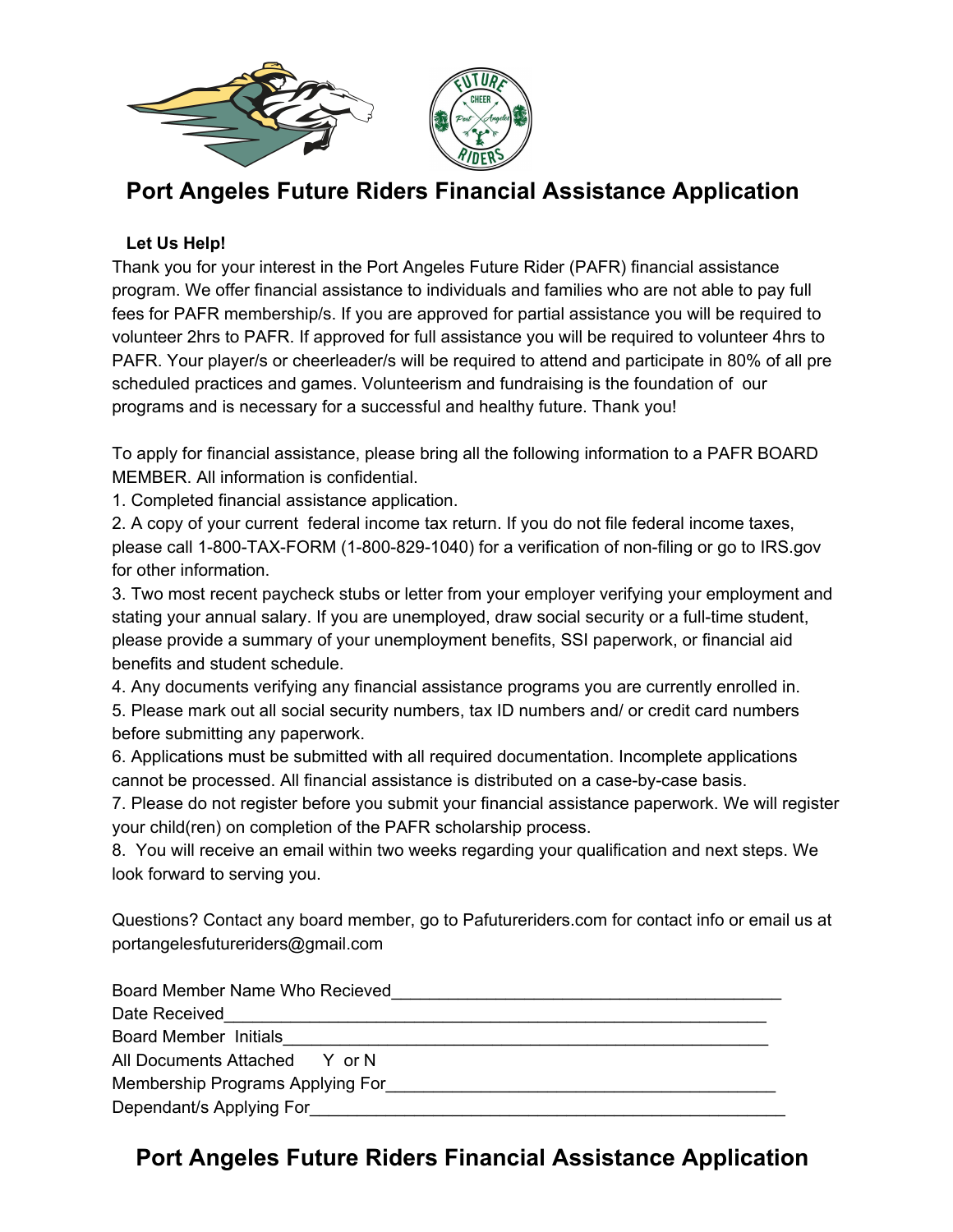

# **Port Angeles Future Riders Financial Assistance Application**

PAFR strives to make our programs available to all who will benefit from them, regardless of their ability to pay. All financial assistance is granted on a sliding scale based on income and need. All information is kept confidential.

Primary Adult Applicant \_\_\_\_\_\_\_\_\_\_\_\_\_\_\_\_\_\_\_\_\_\_\_\_\_\_\_\_\_\_\_\_\_\_\_\_\_\_\_\_\_\_\_\_\_\_\_\_\_\_\_\_\_\_\_\_\_\_\_\_\_\_\_\_\_\_\_\_

Name \_\_\_\_\_\_\_\_\_\_\_\_\_\_\_\_\_\_\_\_\_\_\_\_\_\_\_\_\_\_\_\_\_\_\_\_\_\_\_\_\_\_\_\_\_\_\_\_\_\_\_\_\_\_\_\_\_\_\_\_\_\_\_\_\_\_\_\_\_\_\_\_\_\_\_\_ Address \_\_\_\_\_\_\_\_\_\_\_\_\_\_\_\_\_\_\_\_\_\_\_\_\_\_\_\_\_\_\_\_\_\_\_\_\_\_\_\_\_\_\_\_\_\_\_\_\_\_\_\_\_\_\_\_\_\_\_\_\_\_\_\_\_\_\_\_\_\_\_\_ Birth Date \_\_\_\_\_\_\_\_\_\_\_\_\_\_\_\_\_\_\_\_\_\_\_\_\_\_\_\_\_\_\_\_\_\_\_\_\_\_\_\_\_\_\_\_\_\_\_\_\_\_\_\_\_\_\_\_\_\_\_\_\_\_\_\_\_\_\_\_. Employer \_\_\_\_\_\_\_\_\_\_\_\_\_\_\_\_\_\_\_\_\_\_\_\_\_\_\_\_\_\_\_\_\_\_\_\_\_\_\_\_\_\_\_\_\_\_\_\_\_\_\_\_\_\_\_\_\_\_\_\_\_\_\_\_\_\_\_\_\_\_\_\_\_\_\_\_ Length of Employment \_\_\_\_\_\_\_\_\_\_\_\_\_\_\_\_\_\_\_\_\_\_\_\_\_\_\_\_\_\_\_\_\_\_\_\_\_\_\_\_\_\_\_\_\_\_\_\_\_\_\_\_\_\_\_\_\_\_ Primary Phone # \_\_\_\_\_\_\_\_\_\_\_\_\_\_\_\_\_\_\_\_\_\_\_\_\_\_\_\_\_\_\_\_\_\_\_\_\_\_\_\_\_\_\_\_\_\_\_\_\_\_\_\_\_\_\_\_\_\_\_\_\_\_\_\_\_\_\_\_\_\_\_\_\_ Email Spouse and/or Dependents Living at Home (Please complete.) Tax Forms must reflect those that are listed below.

| Name, Employer / School, Birth Date, Gender, Relationship |
|-----------------------------------------------------------|
|                                                           |
|                                                           |
|                                                           |
|                                                           |
|                                                           |
|                                                           |
|                                                           |

Is yours a one-adult household? Yes / No

**Port Angeles Future Riders Financial Assistance Application**